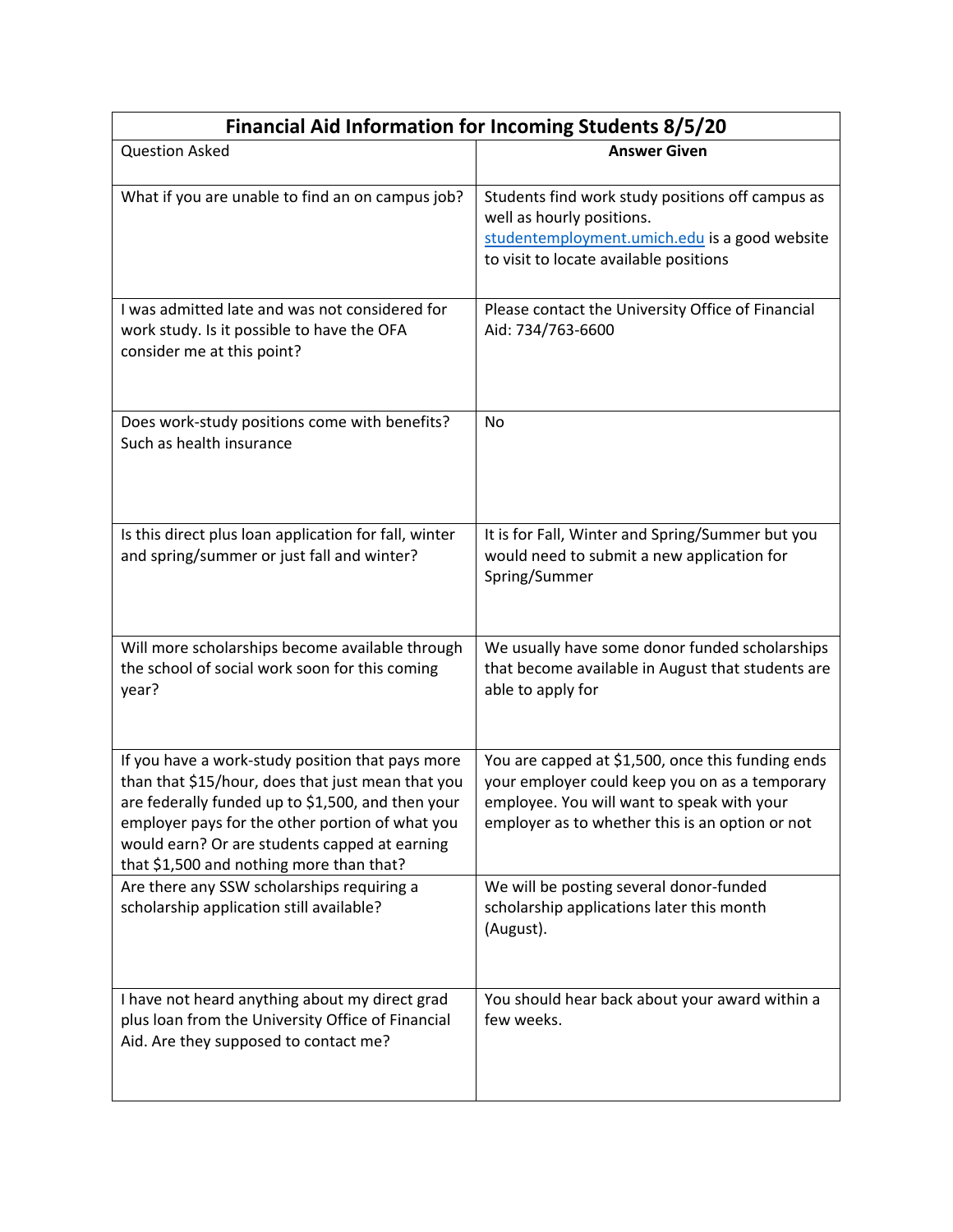| Why are students being charged a "COVID-19<br>fee" and what is that money going towards?                                                                                                                                                       | Regents also approved a temporary \$50-per-term<br>COVID-19 fee. Revenue from the fee will assist in<br>covering the costs of testing and other health and<br>safety-related services associated with the<br>pandemic.                                                        |
|------------------------------------------------------------------------------------------------------------------------------------------------------------------------------------------------------------------------------------------------|-------------------------------------------------------------------------------------------------------------------------------------------------------------------------------------------------------------------------------------------------------------------------------|
| I applied for PLUS loans in May but haven't heard<br>any confirmation from the SSW or OFA or seen<br>any updates in my financial aid portal. Is this<br>delay normal, or should I reach out to ensure I'm<br>able to use PLUS loans this fall? | You should hear back in a few weeks but you may<br>want to contact OFA at financial.aid@umich.edu.<br>There has been a bit of delay in processing these<br>applications this year.                                                                                            |
| Where can we get information about the donor<br>scholarship programs?                                                                                                                                                                          | This will be updated soon, but you can see some<br>of their information here:<br>https://ssw.umich.edu/programs/msw/<br>financial-aid/grants-and-<br>scholarships?finaid_categories=<br>Requires%20Separate%20Application#finaid-<br>categories-requires-separate-application |
| Where will the information about donor-funded<br>scholarship applications be located? Will we be<br>emailed about them as they become available?                                                                                               | We will be sending out information later this<br>month via e-mail. We will also be updating the<br>website.                                                                                                                                                                   |
| Is the Health Service fee included in this estimate<br>for fees? And can we opt out of this fee if we<br>have other health coverage?                                                                                                           | The Health Service fee is not a substitute for<br>health insurance and is mandatory.                                                                                                                                                                                          |
| If you already have health insurance, do you still<br>have to pay the University Health Service Fee?                                                                                                                                           | Yes.                                                                                                                                                                                                                                                                          |
| Is there an address where we would be able to<br>send tuition checks directly to the Office of<br>Financial Aid to be paid to our account rather<br>than paying through Wolverine Access?                                                      | You can mail your check here: 2500 Student<br>Activities Building, 515 E. Jefferson St.<br>Ann Arbor, MI 48109                                                                                                                                                                |
| Can a student have more than one GSSA<br>position?                                                                                                                                                                                             | Some students, but not many land GSSA<br>positions. Typically, you would be limited to one<br>GSSA position per semester.                                                                                                                                                     |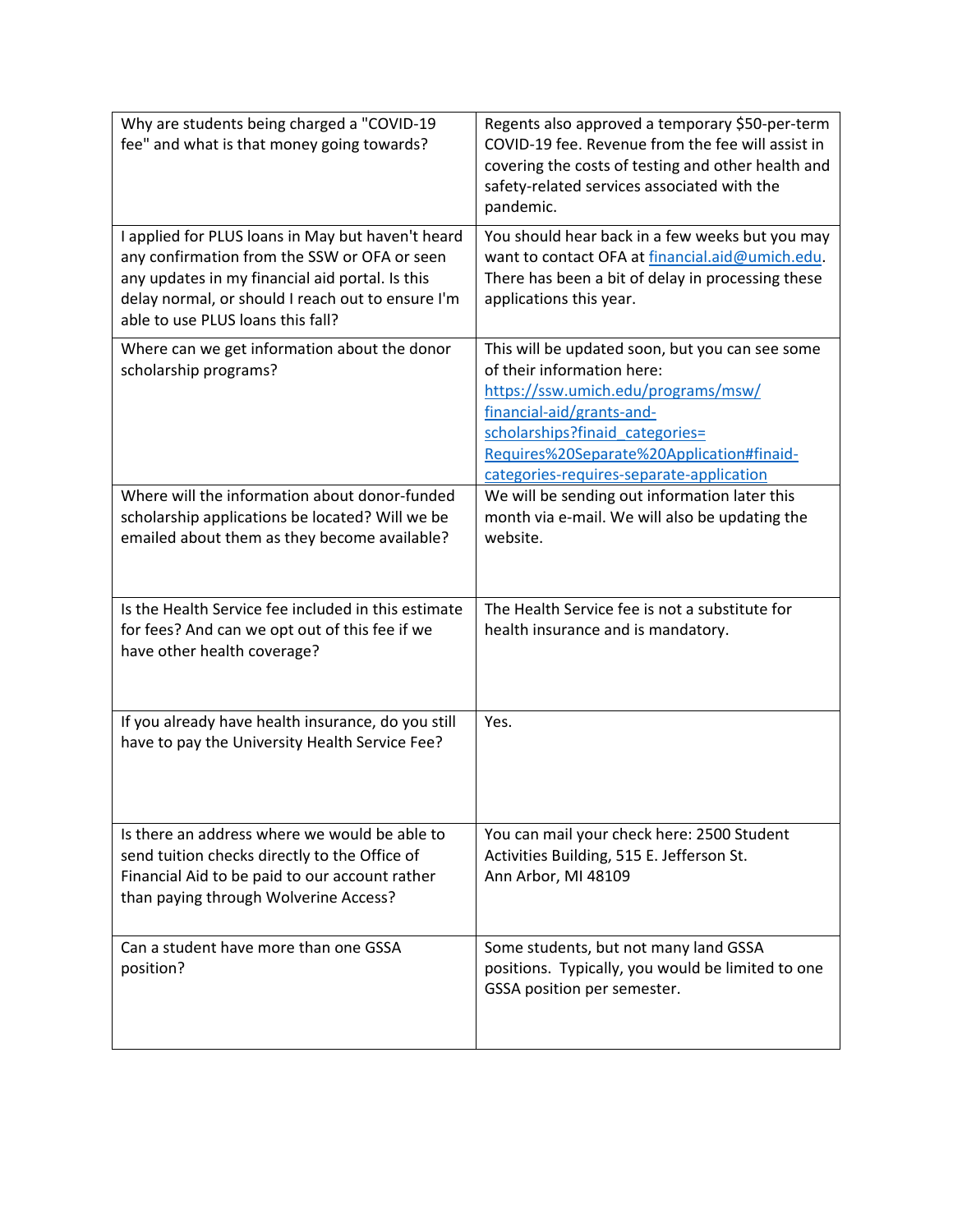| Is it an option to only borrow what is needed to<br>cover the remaining cost of tuition regarding the<br>graduate plus loan?                                                                                                                                               | You can select the amount you would like to<br>borrow to include tuition and cost of living                                                                                                                                                                                                                                                                                                                                                                                                                                  |
|----------------------------------------------------------------------------------------------------------------------------------------------------------------------------------------------------------------------------------------------------------------------------|------------------------------------------------------------------------------------------------------------------------------------------------------------------------------------------------------------------------------------------------------------------------------------------------------------------------------------------------------------------------------------------------------------------------------------------------------------------------------------------------------------------------------|
| I may have missed this, but does the \$3000/yr<br>work study amount apply to the spring/summer<br>semester as well?                                                                                                                                                        | You will need to apply for Spring/summer loan<br>and work study aid. We will send out information<br>about completing a Request for Funds form in<br>February for Spring/summer loans and work-<br>study aid. Most students can access a work-study<br>award in Spring/summer if they were eligible for<br>Fall and Winter Terms.                                                                                                                                                                                            |
| I was offered the full \$10,250 for a loan, but was<br>also offered \$1500 for work study. Will the \$1500<br>for work study be taken out of the loan I was<br>offered? So I should only expect to get a loan for<br>\$9,250?                                              | The work-study is separate from the loan. You<br>would receive the Direct Unsubsidized Loan for<br>\$10,250 and a work-study award for \$1,500                                                                                                                                                                                                                                                                                                                                                                               |
| What does the health service fee cover, if not<br>health care?                                                                                                                                                                                                             | Services through University Health Services. The<br>limited health services they provide are listed<br>here: https://uhs.umich.edu/ Information on<br>health insurance is also on their website:<br>https://uhs.umich.edu/dship-2019-20                                                                                                                                                                                                                                                                                      |
| Are students being charged fees for the use of<br>athletic and other amenities that will most likely<br>not be in use due to the current pandemic health<br>precautions being taken at the university?                                                                     | Yes, some of these fees support ongoing<br>resources and operations that are continuing and<br>remain available to students (health services and<br>student legal fees). Several other fees, such as<br>the Infrastructure Maintenance Fee and the<br>Unions and Recreational Sports Facility<br>Improvement Fee, support ongoing physical<br>maintenance and renovation of campus<br>educational and recreational facilities that<br>continue to be necessary during this short-term<br>interruption to on-campus learning. |
| If we feel that we may qualify for residency but<br>would like to talk it through with someone,<br>should I reach out to you or the general<br>University's office?                                                                                                        | You would want to talk it through the Residency<br>Department found here:<br>https://ro.umich.edu/tuition-residency/residency                                                                                                                                                                                                                                                                                                                                                                                                |
| I currently have a good job that provides me<br>more money than the work-study I was awarded<br>and benefits. I already accepted the work study<br>and I don't know what to do. Since I don't want<br>to quit my current job for a university job that<br>will pay me less | You can email OFA to decline the Work-Study<br>award. Their email is financial.aid@umich.edu                                                                                                                                                                                                                                                                                                                                                                                                                                 |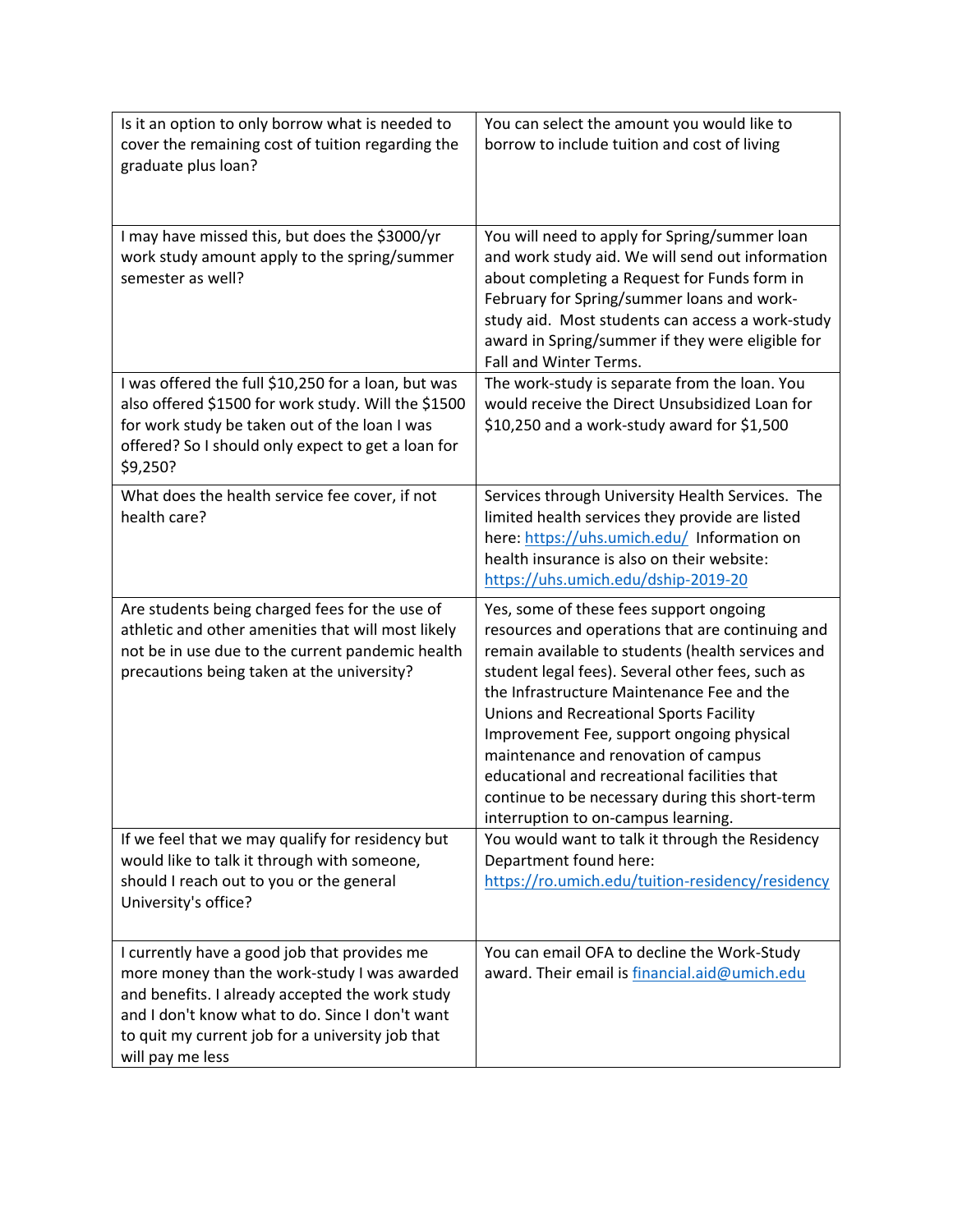| If we accept aid, enroll in a payment plan, and<br>later are hired to a GSI/GSSA position, will we<br>potentially still have to pay back the aid we<br>receive and any interest? | No, you will not have to pay back scholarships<br>but you can email ssw.msw.info@umich.edu to<br>shift your aid around to the semester you do not<br>have a GSI/GSSA. You will want to contact the<br>University Office of Financial Aid as soon as you<br>are notified about receiving a GSI/GSSA position<br>to find out your options for declining/returning<br>loan funds                                                                                            |
|----------------------------------------------------------------------------------------------------------------------------------------------------------------------------------|--------------------------------------------------------------------------------------------------------------------------------------------------------------------------------------------------------------------------------------------------------------------------------------------------------------------------------------------------------------------------------------------------------------------------------------------------------------------------|
| So a work-study award will be taken off of the<br>tuition cost?                                                                                                                  | No, you will be paid directly by your employer.<br>Work-study is not applied towards your tuition.                                                                                                                                                                                                                                                                                                                                                                       |
| If I am given work study award, and do not use it,<br>do I owe that money back?                                                                                                  | No, you do not owe the money back as work-<br>study is not a loan. You if do not work a work-<br>study eligible job, you just simply do not receive<br>any of the \$1,500                                                                                                                                                                                                                                                                                                |
| Will we be getting our financial aid prior to the<br>August 31 due date for tuition                                                                                              | If your aid (grant, scholarships and loans) is in<br>excess of your tuition charges for the fall term,<br>you do not have to do anything regarding your<br>tuition bill. If your semester aid is less than the<br>tuition charges, you should pay the difference<br>between your aid amount and the tuition charges<br>for the term. Note that work study should not be<br>part of this calculation since it is paid to by your<br>employer as you work during the term. |
| Should tuition checks be made out to the<br>University of Michigan or to the student? And<br>when is the best time to send them?                                                 | Checks should be made payable to University of<br>Michigan. For additional questions, please<br>contact Student Financial Services (um-<br>sfo@umich.edu)                                                                                                                                                                                                                                                                                                                |
| I am now realizing I have a pay gap in what I owe<br>I have not submitted an application for a grad<br>plus loan. Can I still apply?                                             | Yes, you can still apply here:<br>https://studentaid.gov/app/launchPLUS.action<br>?plusType=gradPlus                                                                                                                                                                                                                                                                                                                                                                     |
| When are federal loans dispersed?                                                                                                                                                | Typically at the beginning of a term.                                                                                                                                                                                                                                                                                                                                                                                                                                    |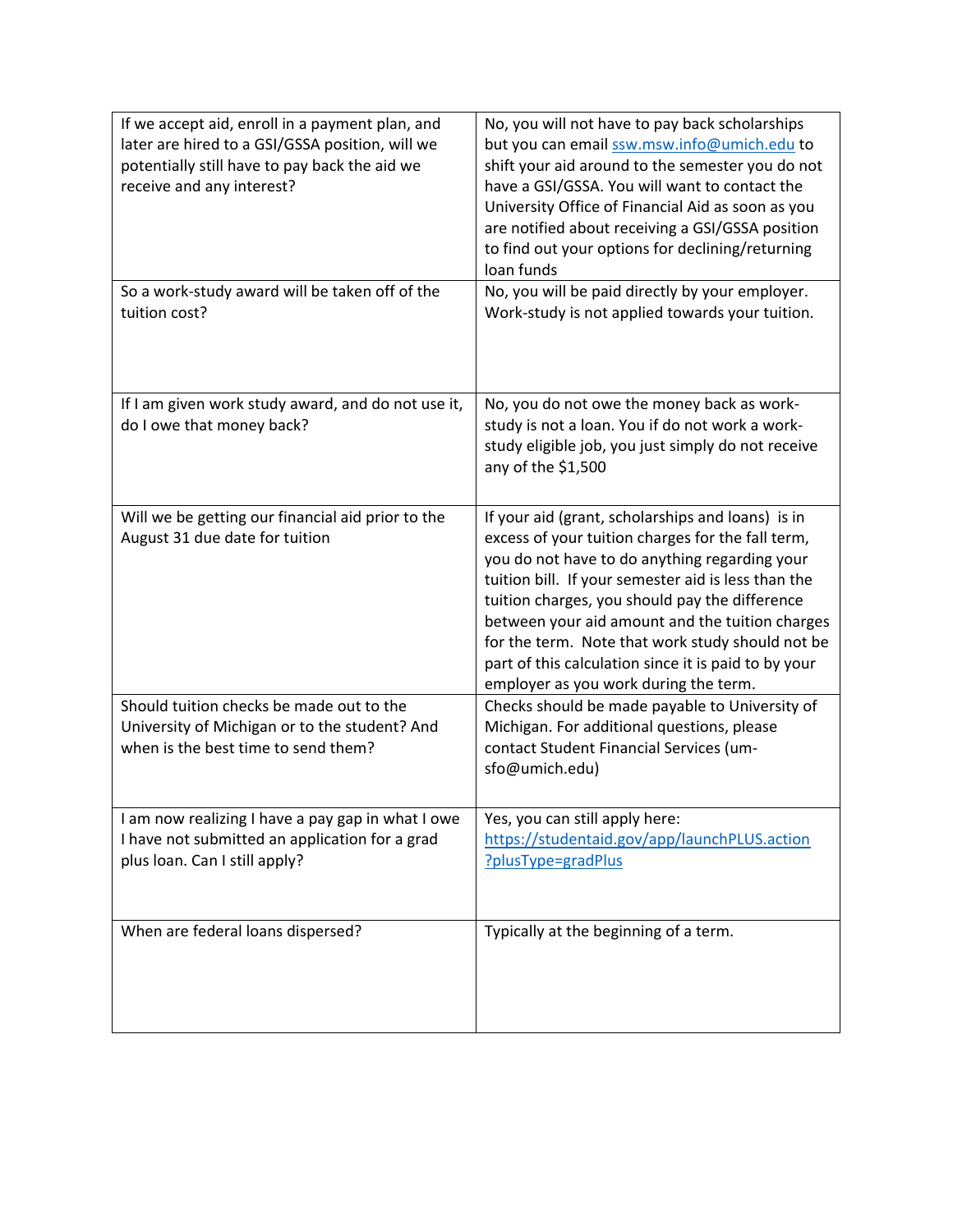| Is pandemic relief aid applicable for incoming<br>students?                                       | Yes. You can reach out to OFA at<br>financial.aid@umich.edu to inquire more                             |
|---------------------------------------------------------------------------------------------------|---------------------------------------------------------------------------------------------------------|
|                                                                                                   |                                                                                                         |
|                                                                                                   |                                                                                                         |
| Will the health insurance include COVID-19<br>treatment?                                          | Please feel to reach out to UHS-mancare-<br>stuins@med.umich.edu                                        |
|                                                                                                   |                                                                                                         |
|                                                                                                   |                                                                                                         |
| Does health insurance cover dental as well?                                                       | Yes, more information can be found here:<br>https://uhs.umich.edu/dship                                 |
|                                                                                                   |                                                                                                         |
|                                                                                                   |                                                                                                         |
| What is the easiest way to accept the                                                             | You should accept through Wolverine Access or                                                           |
| unsubsidized loan? And does that get paid<br>directly to the university or is it dispersed to me, | by emailing financial.aid@umich.edu and it gets<br>applied directly to your tuition and fee bill by the |
| and then I pay directly to umich?                                                                 | University                                                                                              |
| If we get a GSI/GSA position but have accepted                                                    | The loan aid that is paid toward the tuition would                                                      |
| the direct unsubsidized loan, do we still have to                                                 | be removed since the GSI/GSSA aid typically                                                             |
| pay that amount back?                                                                             | covers tuition. Typically your refunds for your<br>living expenses would not be affected. If you        |
|                                                                                                   | receive a GSI or GSSA position, please contact                                                          |
|                                                                                                   | Cerise or Tim Colenback and we can make sure<br>you get the maximum benefit of the award.               |
| When is child care subsidy application due?                                                       | It is strongly recommended that you submit this                                                         |
|                                                                                                   | as soon as possible. More information can be<br>found here: https://finaid.umich.edu/child-care-        |
|                                                                                                   | subsidy/#:~:text=To%20be%20eligible%<br>20for%20consideration.with%20a%20defined                        |
|                                                                                                   | %20educational%20objective                                                                              |
| When GSI/GSSA positions require eligibility<br>confirmation from the school that the applicant is | It means you need a letter verifying you are a<br>student. You can request this letter by emailing      |
| eligible for an appointment, what does that                                                       | ssw.msw.info@umich.edu                                                                                  |
| mean?                                                                                             |                                                                                                         |
| Many of the GSSA positions (and other positions)                                                  | You are eligible. Please email us at                                                                    |
| listed on the UMich career website require a<br>letter from an academic advisor to prove good     | ssw.msw.info@umich.edu to request a letter of<br>good standing                                          |
| standing within the school. Does this mean that                                                   |                                                                                                         |
| incoming students are not eligible for these jobs?                                                |                                                                                                         |
| At what point is it appropriate for us to<br>reasonably ask for those letters to show good        |                                                                                                         |
| academic standing?                                                                                |                                                                                                         |